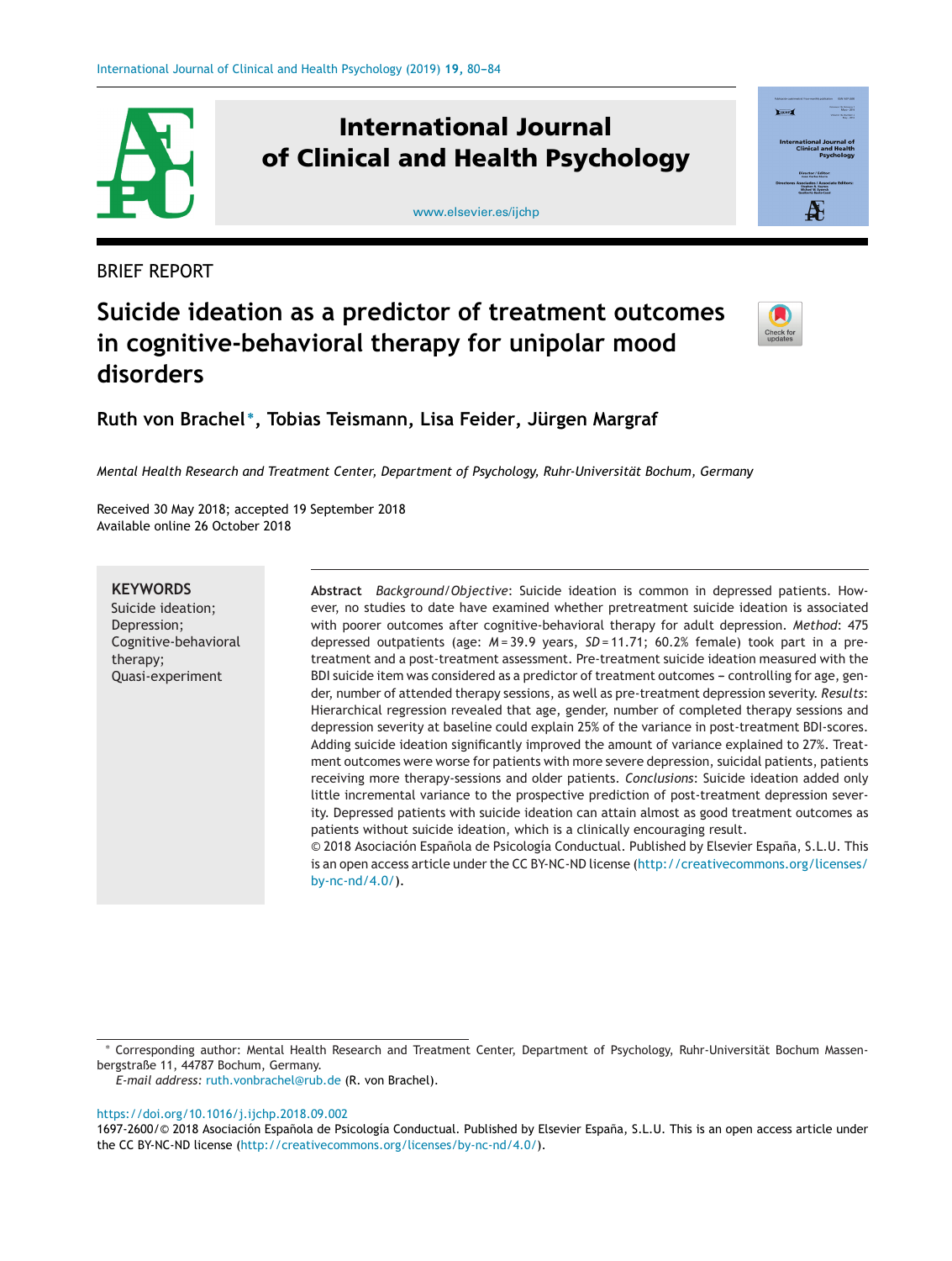**PALABRAS CLAVE** Ideación suicida; depresión; terapia cognitivo-conductual; cuasi-experimento

### **La ideación suicida como predictor de los resultados del tratamiento en terapia cognitivo-conductual para los trastornos del estado de ánimo unipolares**

**Resumen** *Antecedentes/Objetivo*: La ideación suicida es común en pacientes deprimidos. No obstante, hasta la fecha no hay estudios que hayan examinado si la ideación suicida previa al tratamiento está asociada con resultados más pobres de la terapia cognitivo-conductual para la depresión en adultos. *Método*: 475 pacientes ambulatorios deprimidos (edad: *M* = 39,9 años; *DT* = 11,71; 60,2% mujeres) participaron en una evaluación previa al tratamiento y posterior al tratamiento. La ideación suicida previa al tratamiento medida con el ítem ''suicidio'' del BDI se consideró como predictor de los resultados del tratamiento - controlando la edad, el género, el número de sesiones de terapia recibidas así como la gravedad de la depresión previa al tratamiento. *Resultados*: la regresión jerárquica reveló que la edad, el género, el número de sesiones de terapia recibidas y la gravedad de la depresión al inicio del estudio pudieron explicar el 25% de la varianza de las puntuaciones del BDI después del tratamiento. Añadir la ideación suicida elevó significativamente el procentaje de varianza explicada al 27%. Los resultados del tratamiento fueron peores para los pacientes con depresión más grave, pacientes con tendencias suicidas, pacientes que recibieron más sesiones de terapia y pacientes mayores. *Conclusiones*: la ideación suicida agregó solo una pequeña variación incremental a la predicción prospectiva de la gravedad de la depresión posterior al tratamiento. Los pacientes deprimidos con ideación suicida obtienen casi el mismo beneficio de la terapia cognitivo-conductual que los pacientes deprimidos sin ideación suicida, siendo este un resultado alentador desde un punto de vista clínico.

 $©$  2018 Asociación Española de Psicología Conductual. Publicado por Elsevier España, S.L.U. Este es un artículo Open Access bajo la licencia CC BY-NC-ND ([http://creativecommons.org/](http://creativecommons.org/licenses/by-nc-nd/4.0/) [licenses/by-nc-nd/4.0/](http://creativecommons.org/licenses/by-nc-nd/4.0/)).

Suicide ideation and suicidal behavior is highly prevalent in persons suffering from a variety of mental illnesses like post-traumatic stress disorder (PTBS; [Dixon-Gordon, Tull,](#page-3-0) [& Gratz, 2014\),](#page-3-0) substance use disorder (SUD) or unipolar depression [\(Rogers et al., 2018\).](#page-4-0) Suicidal behavior entails all shapes of behavior like planning and attempting suicide [\(Borges, Angst, Nock, Ruscio, & Kessler, 2008\).](#page-3-0) Studies have shown that some disorders with high agitation and poor impulse control like PTSD or SUD are especially linked to attempting suicide while unipolar depression is highly predictive of suicide ideation (SI; [Nock, Hwang, Sampson,](#page-4-0) [& Kessler, 2010\).](#page-4-0) SI is associated with severity of depression ([Teismann et al., 2018\)](#page-4-0) and deeply disturbing to most patients ([Crane et al., 2014\).](#page-3-0) Most notably, SI is a risk factor for completing suicide [\(Klonsky, May, & Saffer, 2016\).](#page-4-0)

Although it seems plausible to assume that psychological treatments for depression also affect SI, this assumption has lately been called into question. In their meta-analysis [Cuijpers et al. \(2013\)](#page-3-0) found only three randomized controlled studies for adult depression with SI and suicide behavior as a specified outcome, indicating small and nonsignificant effects of psychotherapy for depression on SI. This finding complements previous research suggesting that suicidal thoughts and behavior are not merely an epiphenomenon of depression but a separate nosological entity ([Forkmann, Gauggel, Spangenberg, Brahler, & Glaesmer,](#page-3-0) [2013\),](#page-3-0) in need of specific therapeutic strategies ([Meerwijk](#page-4-0) [et al., 2016\).](#page-4-0)

On this background the question arises, whether SI is also associated with poorer outcomes after therapy. Up to now, empirical evidence on this question is rare and rather inconclusive. One study found no difference in response to Mindfulness-based cognitive therapy between depressed patients with or without SI [\(Kenny & Williams, 2007\).](#page-4-0) Another study found that depressed elderly patients receiving pharmacotherapy and interpersonal therapy nearly benefitted to the same extend regardless of their SI [\(Szanto](#page-4-0) [et al., 2001\).](#page-4-0) Yet, patients with SI had higher relapse rates. In a different study, depressed veterans with or without SI experienced a comparable reduction of BDI-scores after cognitive-behavioral therapy (CBT), SI was, however, associated with higher BDI scores pre- and post-treatment ([Brown](#page-3-0) [et al., 2016\).](#page-3-0) Finally, depressed adolescents with SI were more likely to be depressed than non-suicidal adolescents after supportive ([Barbe, Bridge, Birmaher, Kolko, & Brent,](#page-3-0) [2004\),](#page-3-0) medical or cognitive-behavioral interventions ([Curry](#page-3-0) [et al., 2006\).](#page-3-0)

Taken together, there is some evidence that supports the hypothesis that SI is associated with poorer treatment outcomes, however, there are no studies to date investigating whether pretreatment SI is associated with poorer outcomes after CBT for adult depression. The objective of this study was therefore to test the predictive validity of SI for treatment outcomes in routine care for outpatients with unipolar mood disorders.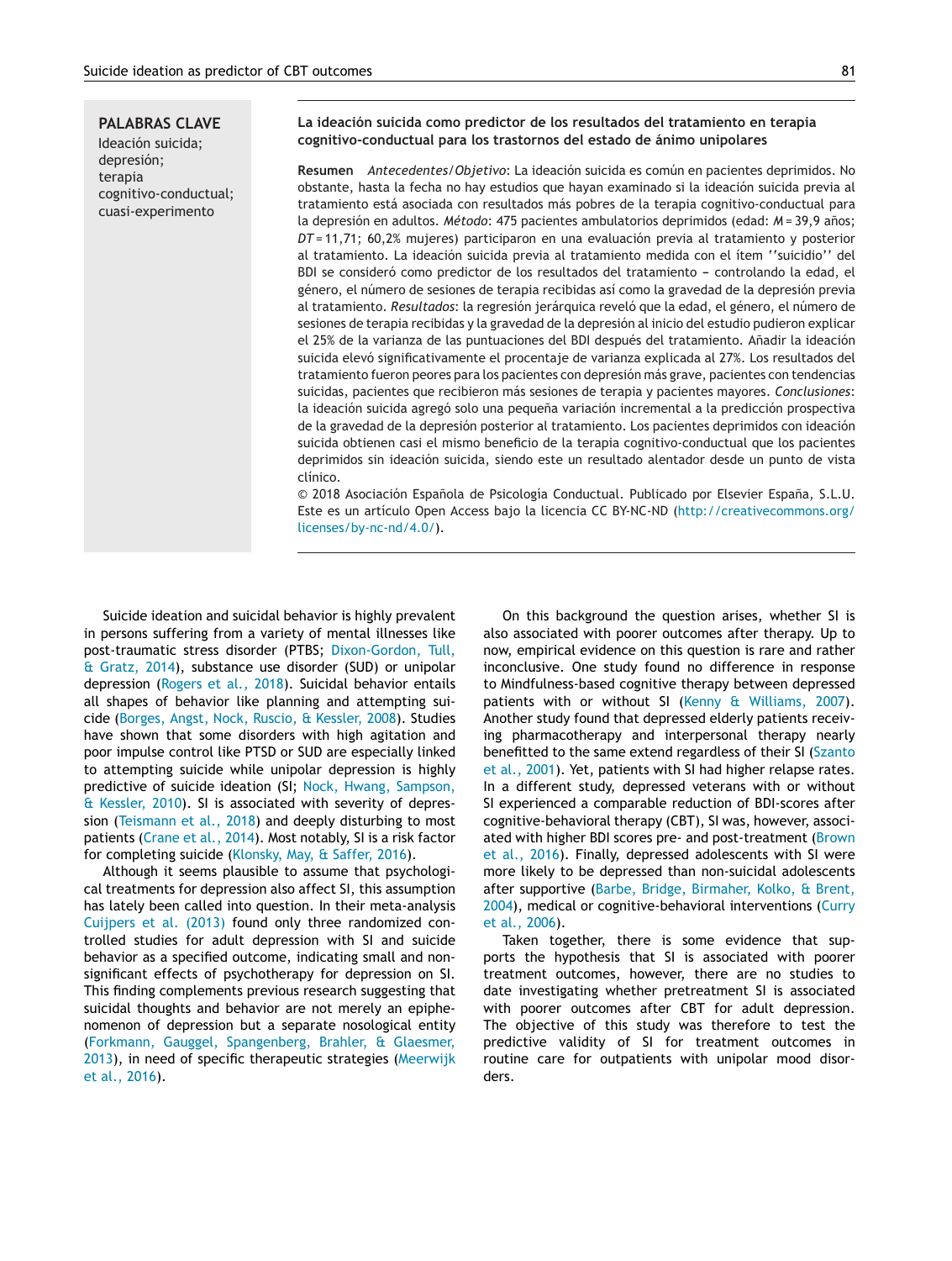## **Method**

## **Participants**

The study is an ex-post facto study of patients undergoing CBT between September 1990 and October 2014 at our outpatient university clinic in Germany. Data was extracted from our digital data warehouse in which all patients' histories are saved. Participants had to meet the following criteria: (a) DSM-IV (American Psychiatric Association [APA,](#page-3-0) [1994\)](#page-3-0) criteria for Major Depression and/or Dysthymia or depression not otherwise specified; (b) at least 18 years of age; (c) complete pre- and posttreatment data**.**

Diagnoses were made by trained clinical psychologists using the Structured Clinical Interview for DSM-IV Diagnosis (SCID-I; [First, Spitzer, Gibbon & Williams, 1996\).](#page-3-0) All patients gave written informed consent that their data could be used anonymously in publications of our workgroup.

In total 1,604 patients were treated for mood disorders in this time frame, of these 475 completed both a pre - and a post- therapy assessment, resulting in *n* = 475 participants (60.2% female; age: *M* = 39.9 years, *SD* = 11.71; range: 18- 68).

Three hundred sixty-six (71.1%) patients suffered from a Major Depression, *n* = 77 (16.2%) from Dysthymia, *n* = 23 (4.8%) from a depressive disorder not otherwise specified and *n* = 9 (1.9%) from a double depression. One-hundred seventy-eight (37.5%) suffered from at least one further comorbid disorder at the pretreatment assessment.

## **Procedure**

The study was approved by the Ethics Committee of the Faculty of Psychology at the Ruhr-University Bochum. All patients received routine-care individual CBT (session number: *M* = 51.6, *SD* = 25.1 Range 5-150). Therapies were conducted by 125 clinical psychologists (68% female). All therapists were in their second or third year of a three-year post-graduate CBT-training. All therapists were supervised on a regularly basis by experienced senior clinicians.

### **Instruments**

Suicidal ideation was measured by item no 9 from the Beck Depression Inventory (BDI; [Beck, Epstein, Brown, & Steer,](#page-3-0) [1988\).](#page-3-0) The suicide item of the BDI has repeatedly been used in clinical studies and it has been shown to be a strong predictor of suicide attempt and death ([Green et al., 2015\).](#page-4-0) The BDI is a widely-used 21-item self-report measure that surveys depressive symptoms on a 4-point severity scale. The internal consistency for the BDI in the current sample was  $\alpha$  = .87 at pre-treatment assessment. The suicide item was excluded from the BDI-sum score to avoid overlapping and thus part-whole correlations.

### **Design and Analyses**

All measures were administered prior (pre-treatment) and after (post-treatment) CBT. Changes in symptom severity and SI were analyzed using *t*-tests for dependent

samples and effect sizes (Cohens *d*). A hierarchical linear regression analysis, with age, gender, number of completed therapy sessions, depression severity, presence of at least one comorbid diagnosis and SI at baseline as independent variables and post-treatment depression severity as dependent variable was conducted. Regression assumptions were checked using graphical methods (normality of residuals, homoscedasticity), variance inflation factors and cooks distance. Residuals were distributed normally, all parameters had VIF-scores below 1.3 and no observations had a particularly large influence. Because the homoscedasticity assumption was not met, we report heteroscedasticityconsistent standard errors ([Hayes & Cai, 2007\).](#page-4-0) All analyses were performed with SPSS Version 24.

# **Results**

#### **Baseline and change characteristics**

280 participants (41.1%) had a SI score  $\geq$  1, which is the proposed cut-off score for serious SI ([Green](#page-4-0) [et al., 2015\)](#page-4-0) at pre-treatment and 142 (29.9%) at post-treatment assessment. *T*-tests for dependent samples revealed that depression severity, [pre-treatment: *M* = 20.72, *SD* = 8.87; post-treatment: *M* = 10.71, *SD* = 10.05; *t*(474) = -22.06, *p*<.001, *r* = .71] and SI, [pre-treatment *M* = 0.74, *SD* = 0.77; post-treatment: *M* = 0.39, *SD* = 0.69; *t*(474) = -10.07, *p*<.001, *r* = .42] declined significantly from pre- to post-treatment. Yet, it has to be noted that only change in depression severity showed a large effect size (Cohen's *d* = 1.32), while the effect size for SI was much smaller (Cohen's *d* = 0.44).

#### **SI as a predictor of treatment outcomes**

Hierarchical regression revealed that the variables defined in the first step (age, gender, number of completed therapy sessions, comorbid diagnoses, depression severity at baseline) could explain 25% of the variance in posttreatment BDI-scores. Adding SI at baseline in the second step significantly improved the amount of variance explained to 27%, *F*(1, 465) = 14.478; *p* < .001. Inspection of the regression coefficients of this model (see [Table 1\)](#page-3-0) revealed no differences in outcomes between men and women and patients with and without comorbid diagnoses, but outcomes were worse for patients with more severe pre-treatment depression (*b* = 0.42, *p* < .001), suicidal patients (*b* = 2.39, *p* < .01), patients requiring more therapy-sessions (*b* = 0.07, *p* < .001), and older patients (*b* = 0.10, *p* < .01).

#### **Discussion and Conclusions**

The goal of the current study was to investigate whether pretreatment SI in depressed adults is associated with poorer treatment outcomes after CBT.

SI emerged as a significant predictor of post-treatment depression severity – even when controlling for age, gender, number of attended therapy sessions, comorbidity as well as pretreatment depression severity. However, in light of the fact that even small effects may become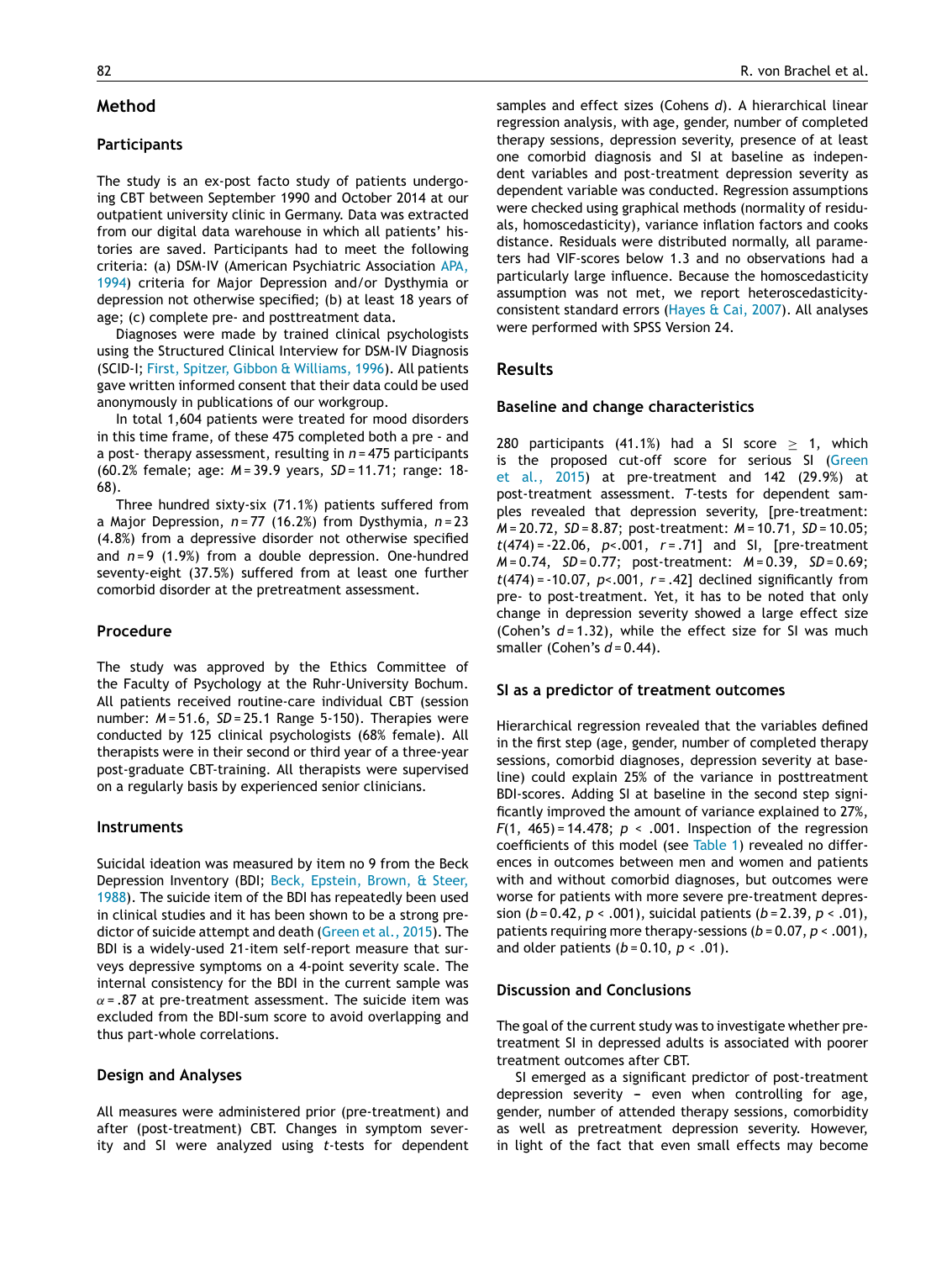<span id="page-3-0"></span>**Table 1** Summary of hierarchical linear regression analysis.

|               | Model Variable                   | coefficients SE (HC) |      | t       | р       |
|---------------|----------------------------------|----------------------|------|---------|---------|
|               | Constant                         | $-6.48$              | 1.81 | $-3.74$ | $-.001$ |
|               | Age                              | 0.08                 | 0.03 | 2.23    | .026    |
|               | Gender                           | 0.34                 | 0.87 | 0.39    | .694    |
|               | Therapy sessions                 | 0.06                 | 0.01 | 3.78    | $-.000$ |
|               | Depression severity <sup>1</sup> | 0.51                 | 0.05 | 9.30    | $-.000$ |
|               | Comorbid diagnosis               | $-0.76$              | 0.88 | $-0.86$ | .386    |
| $\mathcal{P}$ | Constant                         | $-7.30$              | 1.83 | $-3.94$ | $-.001$ |
|               | Age                              | 0.09                 | 0.03 | 2.68    | .008    |
|               | Gender                           | 0.39                 | 0.86 | 0.45    | .650    |
|               | Therapy sessions                 | 0.07                 | 0.01 | 4.17    | $-.001$ |
|               | Depression severity              | 0.42                 | 0.05 | 7.43    | $-.001$ |
|               | Suicidality                      | 2.39                 | 0.78 | 3.06    | .002    |
|               | Comorbid diagnosis               | $-0.40$              | 0.88 | $-0.46$ | .646    |

*Note:*  $R^2$  model 1 = 25%;  $R^2$  model 2 = 27%; <sup>1</sup> Depression severity excluding the BDI SI item.

significant with large samples, it is important to inspect the magnitude of this effect. SI added only little incremental variance to the prospective prediction of post-treatment depression severity. Again, this results underline the view, that SI is not only a symptom of depression, but a distinct phenomenon at least partially independent of depression (Forkmann et al., 2013). Clinically, these findings suggest therapeutic optimism. Depressed patients with SI nearly take the same benefit from CBT as depressed patients without SI (cf. Barbe et al., 2004; Szanto et al., 2001). We encourage therapists to share this fact with their patients to induce optimism, because patients often worry about their suicidal thoughts (Crane et al., 2014). As in previous studies ([Stiles-Shields, Corden, Kwasny, Schueller, & Mohr, 2015\)](#page-4-0) the best predictor of posttreatment depression severity was pretreatment depression severity.

Contrary to large scale studies that found an adverse impact of comorbid disorders on suicidal behaviors and on treatment outcomes across a broad spectrum of disorders ([Nock et al., 2010; Tunvirachaisakul et al., 2018\),](#page-4-0) we did not find a systematic difference in treatment outcome between those with/without a comorbid disorder. Yet, our finding concerning comorbidity should be interpreted with caution, since we were not able to distinguish between specific comorbid diagnoses.

Pre-post analyses showed a significant reduction in depressive symptoms with an effect size that is comparable to other studies on routine care CBT for depression ([Schindler & Hiller, 2010\).](#page-4-0) However, CBT for depression had only a modest effect on SI, complementing previous research pointing to the necessity of specific interventions to treat SI and suicide behavior ([Meerwijk et al., 2016\),](#page-4-0) which are still scarce ([Hawton et al., 2016\).](#page-4-0) Future research should establish the efficacy and effectiveness of such interventions in reducing SI and suicidal attempts. Therapist should use these specific interventions (like CBT to prevent suicide; [Wenzel,](#page-4-0) [Brown & Beck, 2009\)](#page-4-0) when confronted with SI in depressed patients and not expect for SI to vanish with depression.

One limitation of this study is the one-item assessment of SI. Yet, there is strong evidence for its predictive ability (e.g. [Green et al., 2015\).](#page-4-0) Furthermore, this is a naturalistic study without a strict treatment regimen; therefore we do not know how often SI was discussed in therapy and we do not have information about other potential predictors like for instance the course of depression or sociodemographic variables [\(Richards et al., 2016\).](#page-4-0) Nonetheless, the current results point to the fact that pretreatment SI does not preclude beneficial treatment outcomes, which is a clinically encouraging result.

# **Acknowledgements**

The study was supported by the Alexander von Humboldt-Professorship of Jürgen Margraf. The funding source was not involved in the interpretation of the data, in the writing of the report and in the decision to submit the article for publication.

#### **References**

- American Psychiatric Association APA. (1994). *Diagnostic and statistical manual of mental disorders* (4th ed.). Washington, DC: Author.
- Barbe, R. P., Bridge, J., Birmaher, B., Kolko, D., & Brent, D. A. (2004). Suicidality and its relationship to treaatment outcome in depressed adolescents. *Suicide and Life-Threatening Behavior*, 34, 44-55.
- Beck, A. T., Epstein, N., Brown, G., & Steer, R. A. (1988). An inventory for measuring clinical anxiety: Psychometric properties. Journal of Consulting and Clinical Psychology, 56, 893-897.
- Borges, G., Angst, J., Nock, M. K., Ruscio, A. M., & Kessler, R. C. (2008). Risk factors for the incidence and persistence of suicide-related outcomes: A 10-year follow-up study using the National Comorbidity Surveys. *Journal of Affective Disorders*, *105*, 25-33.
- Brown, G. K., Karlin, B. E., Trockel, M., Gordienko, M., Yesavage, J., & Taylor, C. B. (2016). Effectiveness of cognitive behavioral therapy for veterans with depression and suicidal ideation. *Archives* of Suicide Research, 20, 677-682.
- Crane, C., Barnhofer, T., Duggan, D. S., Eames, C., Hepburn, S., Shah, D., & Williams, J. M. G. (2014). Comfort from suicidal cognition in recurrently depressed patients. *Journal of Affective Disorders*, 155, 241-246.
- Cuijpers, P., de Beurs, D. P., van Spijker, B. A. J., Berking, M., Andersson, G., & Kerkhof, A. J. F. M. (2013). The effects of psychotherapy for adult depression on suicidality and hopelessness. Journal of Affective Disorders, 144, 183-190.
- Curry, J., Rohde, P., Simons, A., Silva, S., Vitiello, B., Kratochvil, C., Reinecke, M., Feeny, N., Wells, K., Pathak, S., Weller, E., Rosenberg, D., Kennard, B., Robins, M., Ginsburg, G., March, J., & TADS-Team. (2006). Predictors and moderators of acute outcome in the Treatment for Adolescents with Depression Study (TADS). *Journal of the American Academy of Child Adolesccent Psychiatry*, 45, 1427-1439.
- Dixon-Gordon, K. L., Tull, M. T., & Gratz, K. L. (2014). Self-injurious behaviors in Posttraumatic Stress Disorder: An examination of potential moderators. *Journal of Affective Disorders*, *166*, 359-367.
- First, M. B., Spitzer, R. L., Gibbon, M., & Williams, J. B. W. (1996). *Structured Clinical Interview for DSM-IV Axis I Disorders*. Washington, D.C.: American Psychiatric Press.
- Forkmann, T., Gauggel, S., Spangenberg, L., Brahler, E., & Glaesmer, H. (2013). Dimensional assessment of depressive severity in the elderly general population: Psychometric evaluation of the PHQ-9 using Rasch Analysis. *Journal of Affective Disorders*, *148*, 323-330.